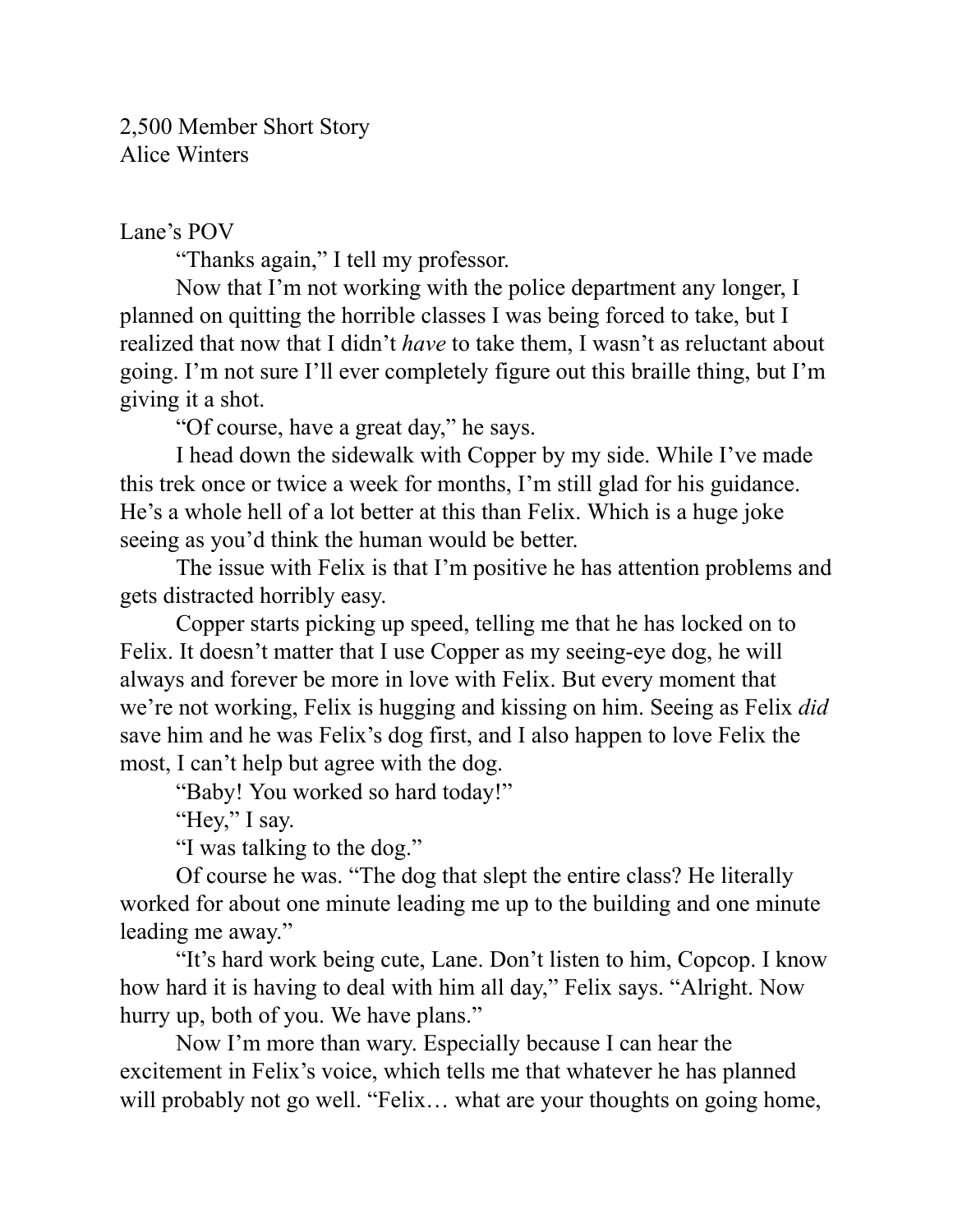reading a book, and snuggling under the blanket? You know, normal things."

"Sounds horrible," he says as he gives me a shove toward the car before taking Copper from me. He must be in a hurry if he's planning on taking care of Copper himself. Before I even grab the door handle, the door's yanked open and I'm being stuffed inside.

"Get in there!"

"I'm trying!" I say as Felix pushes and shoves as I try to keep from hitting my head on the top of the car.

"Try harder!"

He smacks my ass and when I stumble over his feet that are, somehow, in my way of getting in the car, he takes that opportunity to continually smack my ass.

"If someone sees you violating me, I'm going to lock the door every time I work out."

He gasps. "You wouldn't! And how's anyone going to see me? Everyone leaving is blind!"

"You think you're funny and you're not," I say as I manage to climb in.

"You know I'm hilarious."

"I think the best joke would be if you told me where we're going," I say as I listen to him get into the driver's seat and shut the door.

He sets a hand on my leg that worries me even more. "You really want me to ruin the surprise?"

"Yes, please. Because I might still have time to get away," I say as I start rolling the window down. "Help. Someone. Please. Help me," I call out it.

"Don't listen to him, he likes it!" Felix says as he rolls the window up. I barely have time to get my fingers off the ledge before he rolls them up with the window.

"I definitely like the prospect of losing my fingers!"

"Shouldn't have been trying to escape, then," he says. "You're mine and you can never leave. I'll see to it."

I turn my head toward him as I raise an eyebrow. While I can't see Felix's expressions or whether or not he's smiling, his words always clearly show his emotions. It's easy to hear the smirk he's wearing just with words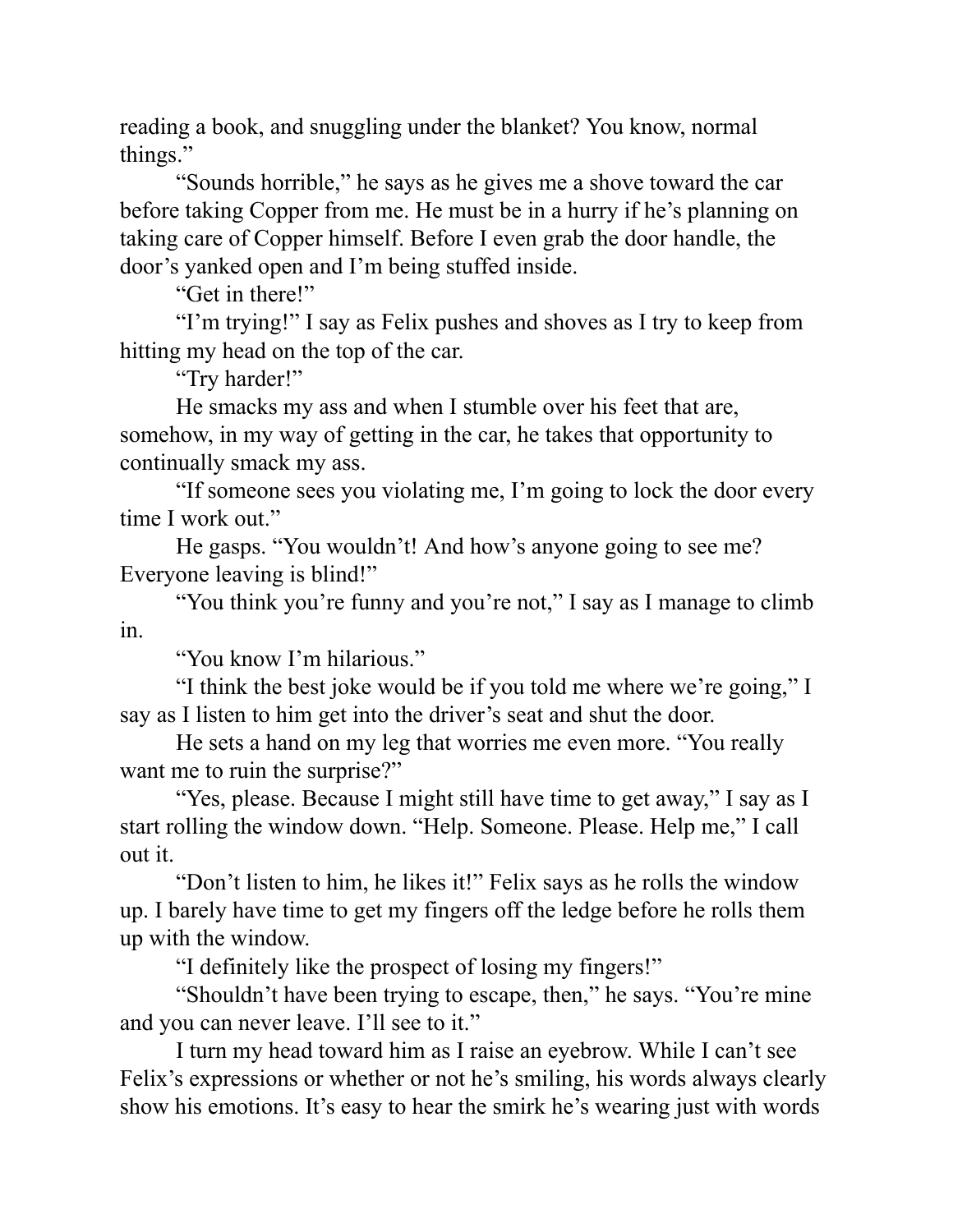alone. It's hard to describe, and I don't know why he's so much easier to understand than the others, but he is. And right now, he's far too excited. From past experiences, I've learned that an excited Felix leads to some strange things. While I might take a little responsibility for the messes we've been in, I'm positive danger follows him.

"So?"

"So what?" Felix asks.

"So where are we going?"

"Dinner date."

Well, that sounds nice and normal. "I can handle that."

"In the dark!"

"What?" I ask, unsure of what he's getting at. "The date's in the dark? So… like a normal date?"

"No, dark for both of us! It's one of those date in the dark places where there are no lights on, and everyone just fumbles around and has orgies and stuff."

"I really feel like at least one of those things doesn't happen, but then again—"

"Then again, you're usually wrong, I know. It's sad that you're wrong so often. Do you feel sad about it? I feel sad *for* you," Felix says.

"So… are we going on a date or an orgy, then?"

"Yes."

"Yes to what?" I ask.

His laughter fills the car and I'm reminded again how much I love the sound. In a world without light, I have to rely on my ears more than anything, and his laughter always makes me smile.

"Yes to all things. But if it's an orgy no one's allowed to touch you. They may look at you, you can bench press them, but that's it. I want them to see what they can't have, then they can fuck off. You're mine."

"Let's just skip the orgy then, eh?"

"Fine, fine. It really would just become a group of people aching for your body while I battled them off you."

"Hold on..." I think about this scenario for a moment. "You're going" to be battling them?"

"Well, of course. I'm not going to just stand there and watch them suckle on your abs. Those are *my* abs. I worked extremely hard for those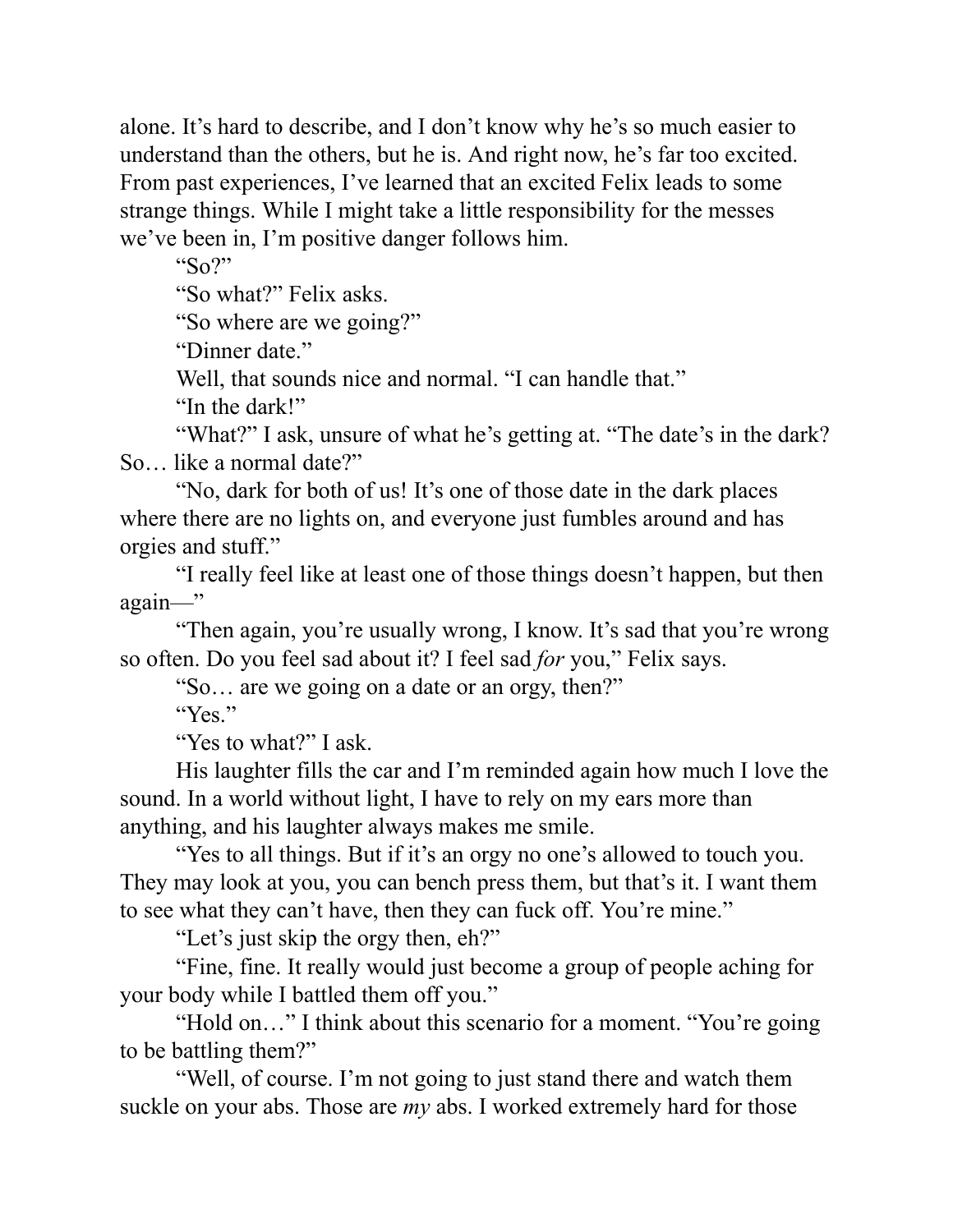abs."

 I feel confused about what he means about "my abs" and "I worked extremely hard" for them since I'm pretty sure whenever I ask him to work out with me, he just lies around and cheers me on from the sidelines.

"Did you exercise this morning?"

"I did!" Felix says. "I walked from my desk to the fridge three times! That's two more times than yesterday!"

"Wow! I'm extremely proud of you," I say sarcastically.

He snickers as I hear him press the turn signal. "Thank you, babe. Your encouragement is what gets me to wake up and face the day every day."

"Good, good," I say as if any of this is true.

"I tried getting the dessert-only menu at this restaurant, but they told me that was unhealthy and they serve all of their meals with three different courses."

"How dare they refuse to only feed you junk food?"

"I know, right? I'm knocking a star off just for that," he jokes. "Cares about my health and doesn't want me to have a sugar overload. Four stars."

"Disgusting. Are you sure you even want to go there?"

"First no orgy, now no dessert. I'll just… suffer through it for you, babe."

"You… you do know you could take me to McDonald's and it'd still be a date in the dark for me, right?"

"*Alllllll* for you," he says.

I snort, knowing I'm not going to get anywhere with his ludicrous ideas.

When we reach the place, he parks and then I get out to get Copper. Together, we head up to the front door, where Felix pulls open the door before ushering me inside.

"Hi, we had a reservation for Wake," Felix says.

"Two?" the man asks.

"Yes."

"Have you guys been here before?"

"No, we haven't! I thought it'd be fun to make Lane eat in the dark," Felix says, as if every meal I eat isn't in the dark.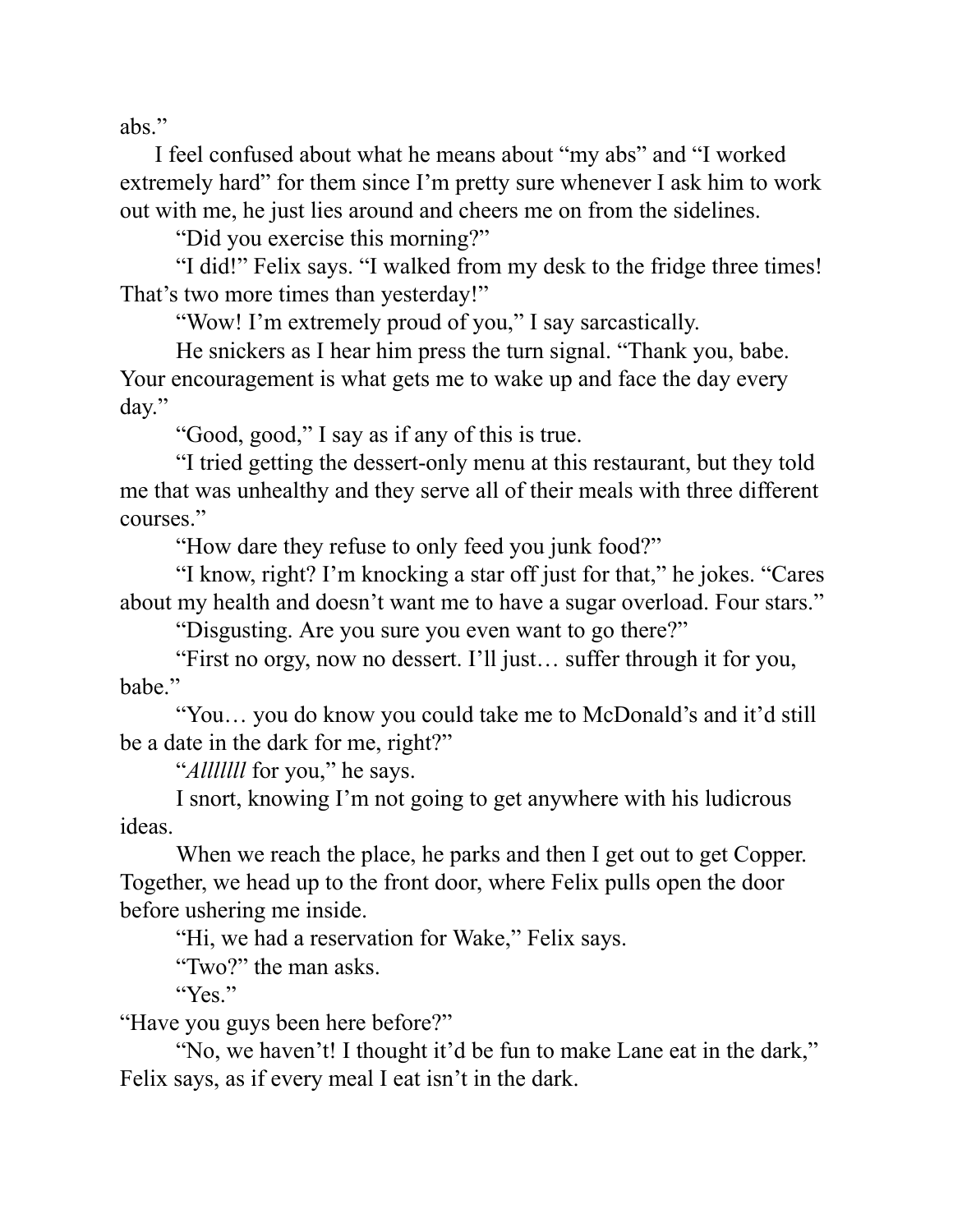The man is silent for a moment. Probably looking at my seeing-eye dog and the sunglasses and questioning Felix's level of sanity.

"Your waiter will be here in just a moment."

"The thing is, this might be a completely normal restaurant and I'd never know," I realize.

"I could be taking you anywhere and you wouldn't know. Strip club, horse racing, you'd be oblivious."

"I think I'd figure it out," I say, confident in my deduction abilities. Really, I don't need them when Felix rarely stops talking which will tell me exactly what he's up to.

"Evening, gentlemen. I'll be your waitress. My name is Hannah. So once we're beyond this door, it's going to be completely dark. But don't worry, I'll lead you to your table. If you need anything at any point, you have a little bell on your table that you can ring. Do you have any questions?"

"What's for dessert?"

She chuckles. "I guess you'll find out."

I'm not sure if she leads Felix, but he grabs on to me and with Copper to aid me, we head deeper into the restaurant.

"Ooh, it's so dark in here. Like ridiculously dark," he says.

I can hear other people eating or moving about as we're taken toward what has to be the back of the restaurant.

"And here we are. This is your chair." She must be directing Felix because a moment later, she comes to my side to help me into a chair. At first, I feel ready to tell her I don't need help before realizing that she does this to everyone. She has to help everyone because most people aren't used to navigating the world in the darkness. "I'll be back in just a moment with your drinks."

"Lane!" Felix says a moment before my face gets smacked.

"What the hell?" I cry.

"Oh, there you are. I thought maybe you left me."

"I couldn't even if I tried."

"Aw, that's so sweet."

"It wasn't meant to be said that way," I assure him.

"Well, I took it that way." He doesn't sound deterred as he pats my face again. "Our waitress was blind. Is there like some secret language you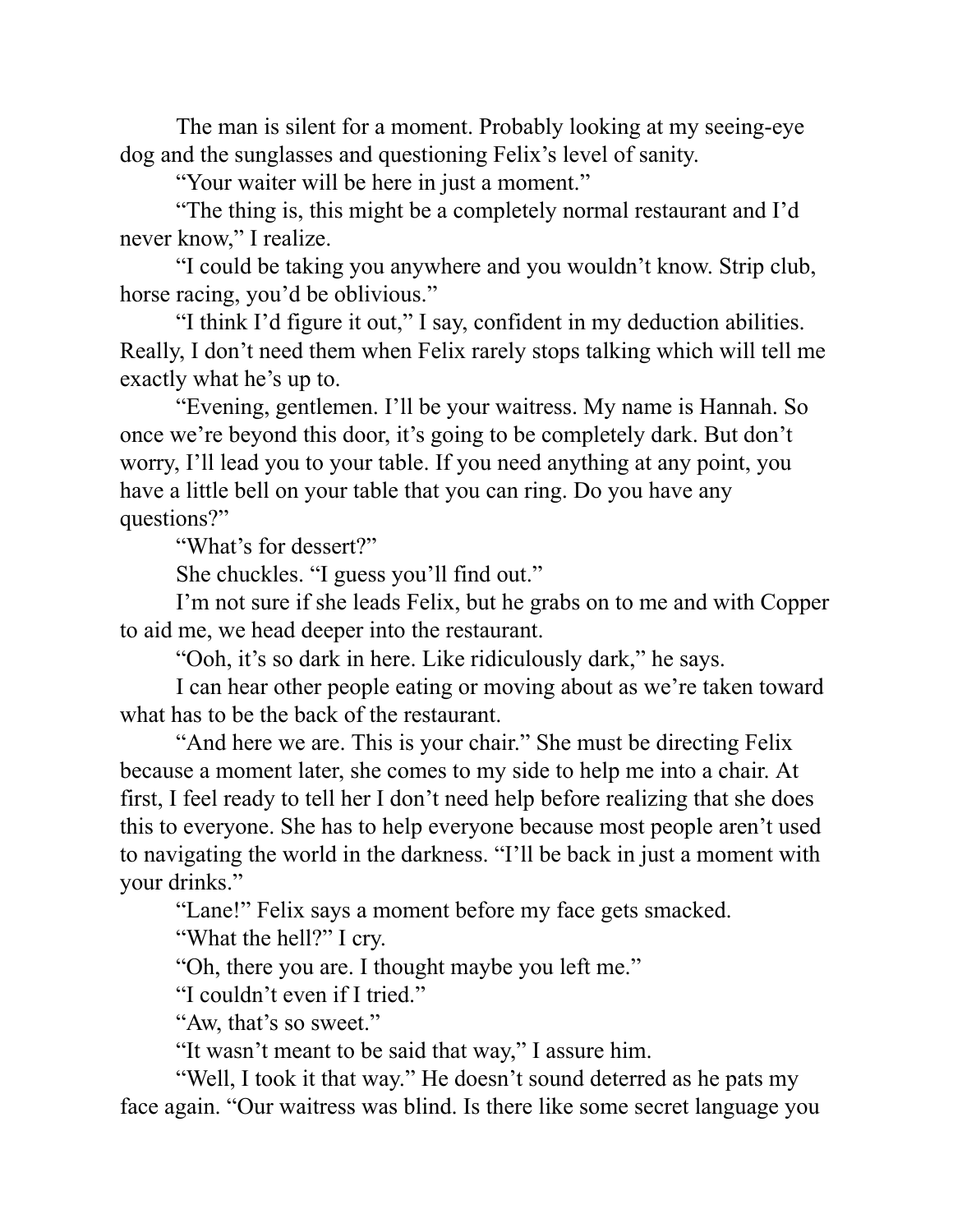guys can speak with each other?"

"Yeah, it's called English."

"Ah. Interesting, interesting. They always say you learn something new every day. Lane?"

"Hmm?"

"Is this a butter knife?" he asks as I feel something jab into my stomach.

"Ow, what the hell?"

"Is it a butter knife?"

"Yes, it felt slightly rounded when you stabbed me with it."

"Ah, good. Good. I knew you'd be best to ask."

Suddenly, I'm being stabbed with something else. "Is this a fork?"

"You *do* have another hand to feel it over with so you don't have to jab me with everything."

"It's too dark, I can't find it!"

"It's attached to your arm!"

"Where? Where? I've lost all sense of being. Who am I? What is my name?"

"Oh no. Now you have amnesia?" I ask.

"Yes! Save me, Lane."

I hear the woman walk up but Felix must not because he's still goofing around with his knife and fork.

"Here are your drinks and some bread. The first course will be out shortly."

"Thank you," I say before she heads off.

"Bread, she says," Felix mimics as I hear his hand smack the table repeatedly. "She's lying. She didn't put any bread on here. She just wanted to make us look crazy by waving our hands around—oh no."

"What?" I ask.

"How do you feel about me spreading the butter with my fingers? I might have stuck my whole hand in the butter."

"Oh lord."

"Maybe it's not butter. Smell them, Lane."

"I don't want to smell your butter fingers."

"Lick them, Lane."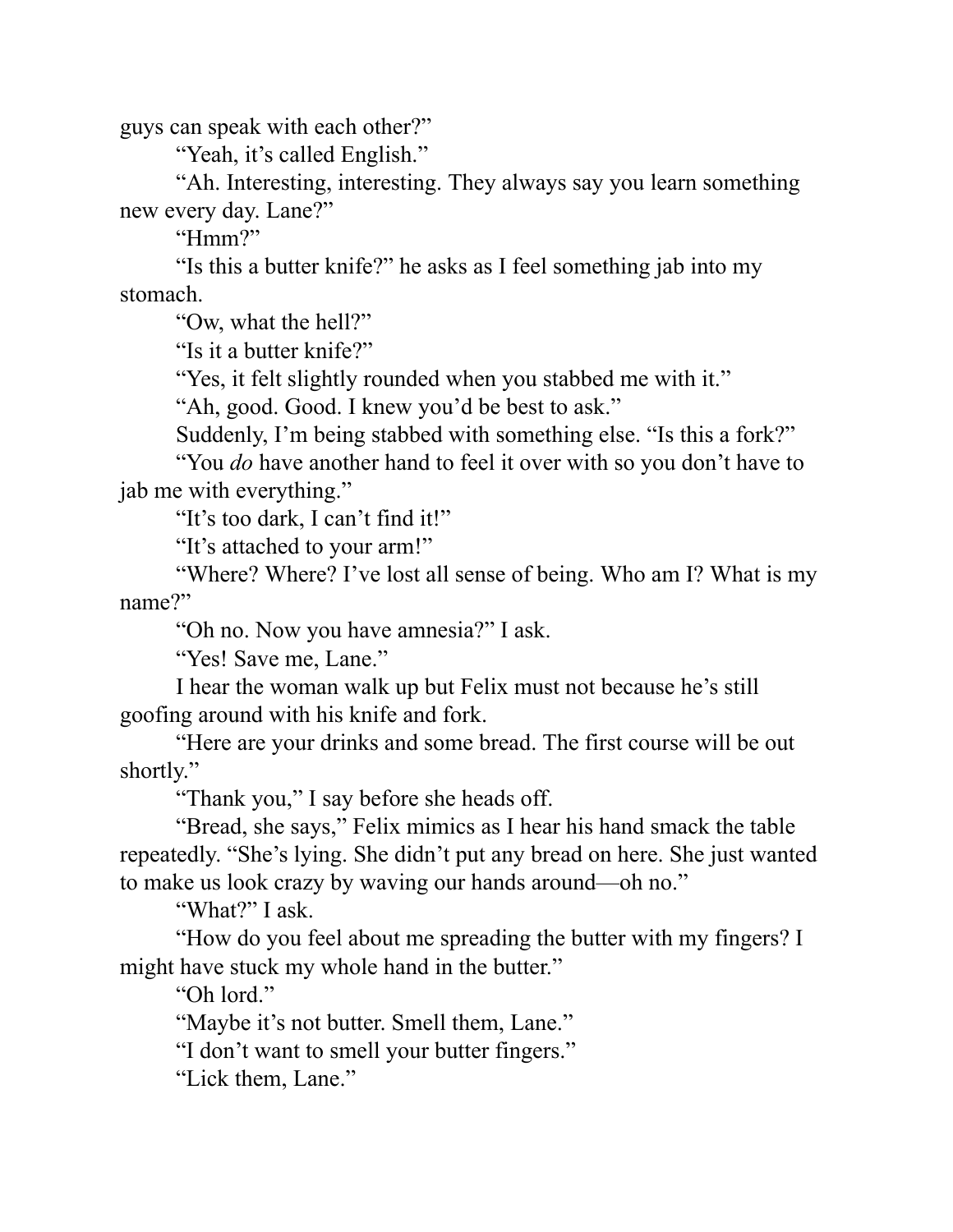I get jabbed in the cheek and I suddenly realize how terrifying it must be for Felix when I reach for him. "I now get why you cringe or dodge every time I reach for your face."

"Right? Like will he cup my face today or try his hand at scooping out my eyeball? It's like a coin toss."

"What if we keep our fingers to ourselves, then?" I ask a moment before his buttered fingers reach my lips.

"Oh… I thought you'd suck the butter off."

"I… fine," I say before grabbing his hand and running my tongue over one finger.

"Those aren't *my* fingers," he says.

I jerk back. "What?"

"I'm joking!" he says, before cackling to himself.

"Suck your own fingers," I growl.

"No! Lane! I'm sorry!"

"You deserve to be punished for that," I say as I reach out and feel the breadbasket.

"How?"

"Oh, I'll find a way."

I set the breadbasket on my lap before pulling a roll out and buttering it. All the while I hear his hand pat, pat, pat all over the table as he tries to find the basket.

"This bread is delicious," I say as I tear off a piece.

"Where's it at?"

"Right on the table."

He pats away again. "Don't lie to me, Lane. The bread is gone."

"It's not gone! I have a piece!"

*Pat. Pat. Pat*. "Dammit, Lane, where's the bread? I'm literally lying on the table at this point. I'm covering it with my body, waving my arms back and forth, and there is no bread. Do you think they have night vision cameras and are watching us? Do you think I'll get thrown out for this?"

I tear off a piece and press it against his lips.

"What is that?"

"Bread," I say as he opens his mouth and I push it inside. "See? There is bread."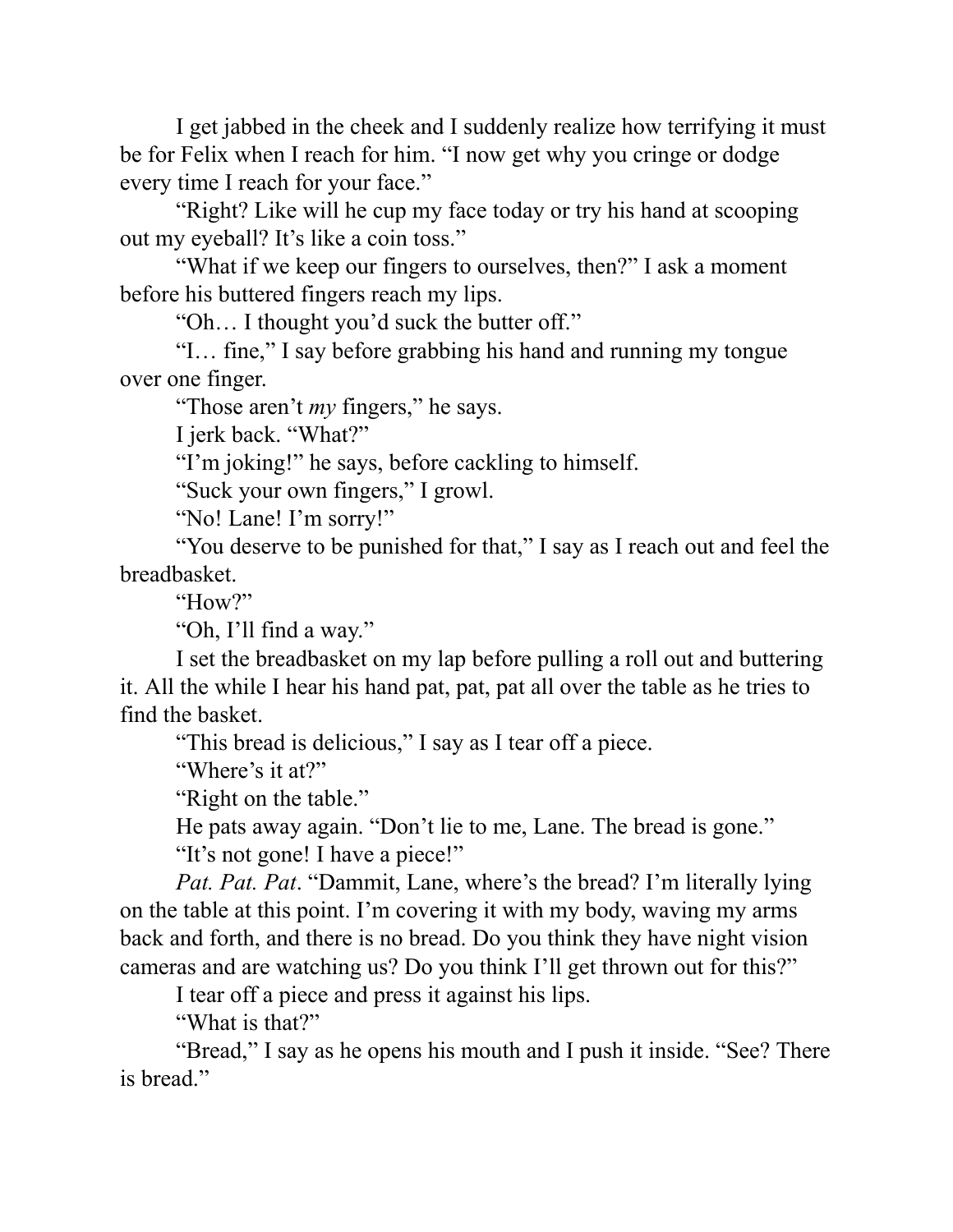He chews silently. "She must have taken it. That's alright. I still have a baguette and dinner rolls," he says as he reaches over. I realize he's smacking at my groin when he nearly knocks the basket of bread off my lap.

"Dammit, Lane! You liar! You were hoarding the bread!"

I grin, slightly proud of myself as he grabs the basket. "How about a toast?" I ask.

"Sure. That sounds lovely after you've tortured me and hoarded the dinner rolls."

I grab my glass and hold it out. It takes him a bit longer before he crashes something into my arm that sure doesn't feel like a water glass.

"Let's toast to a future where you're nicer and don't hide the bread from me."

I reach out and touch his glass before working my fingers up to run over hard things in the cup. Straws? Who needs that many straws? That's when it dawns on me what it is. "Felix, you're holding a vase of flowers."

He's silent for a moment. "No, I'm not."

"Yeah… you are."

"Who the *frig* puts a vase of *flowers* on a table when you can't see anything?"

I hear it slam back down and that's the moment I start laughing. I never knew drawing someone into my world could be so amusing, but it sure is.

"Lane, I suck at this."

"Most people do at first. Do you know how much I sucked at it? Enough that I threw a tantrum and refused to move or get up or do anything for weeks."

"I guess you did, didn't you?"

"I hated everything. I thought life would never be worth living again because I couldn't do the things that brought me joy. Then you came along and just shattered every idea and thought I'd become fixated on. You pushed away all the negativity I'd become obsessed with and made my life worth living."

"Don't make me cry, Lane."

"No one can see you."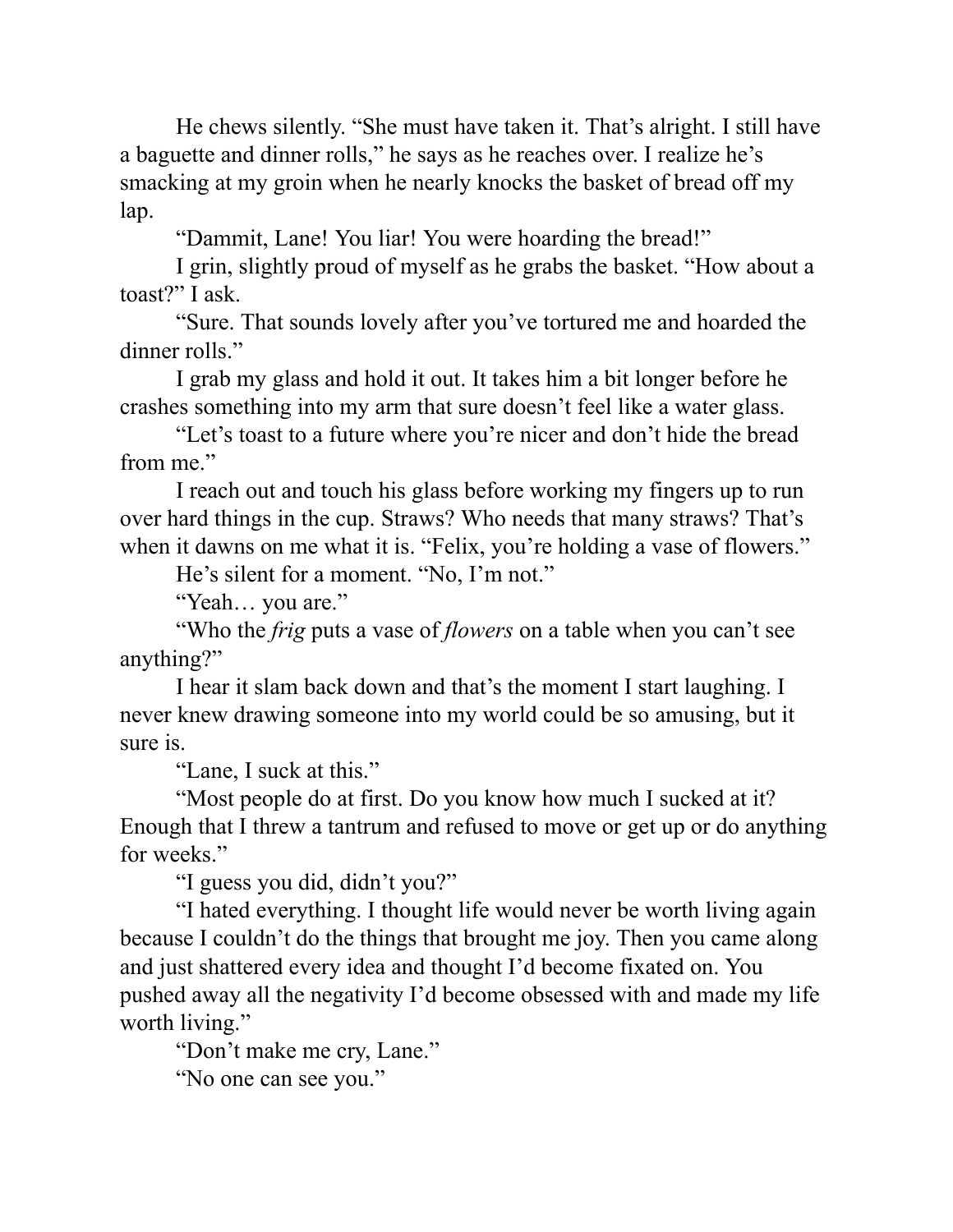"But they'd hear me. There'd be like snot and animal sounds and everything."

I snort before leaning into him. He must have been leaning in at the same time because our heads crash together.

"Oh my god. Thank god I have lightning-fast reflexes because I'm seeing now that the two of us without sight would just be disastrous. Your doctor would all be 'Is your boyfriend abusing you?' because you'd be covered in bruises."

"That's cute."

"What?" he growls.

"I mean I guess they could say that until they see you."

He pinches me. "I was going to give you a kiss but now a pinch is all you're gonna get."

I slide my fingers into his hair and guide his head over to me before leaning in and kissing him softly. "Is that better?"

"Much. Now can you help me find my glass. I don't want to drink out of the flower vase."

"Sure," I say as I reach across the table until I feel it before handing it to him.

I hear someone coming near us.

"Here is your appetizer," she says as she slides a plate between us before setting down two plates that sound empty. "Enjoy!"

"What is it?" Felix asks.

"That'll ruin the surprise!" she says before merrily heading off.

"I hate surprises."

"Really? I never would have imagined with all of the strange surprises you seem to drag me into. Here's a surprise dog, and a surprise cat, oh and a surprise pig!"

"I'm not dragging you into anything. We've already discussed this. You're the one who gets a boner for action and life-threatening adventure. Since I don't want to deprive you of any of that, I'm going to make you sample this first. Open wide!"

"On a normal day, I'm terrified to open my mouth. But now, I'm even more scared because who knows if you have a flower or food."

"Oh, it's food… I think. You know what? It felt really weird in my fingers. I'm sure it's food."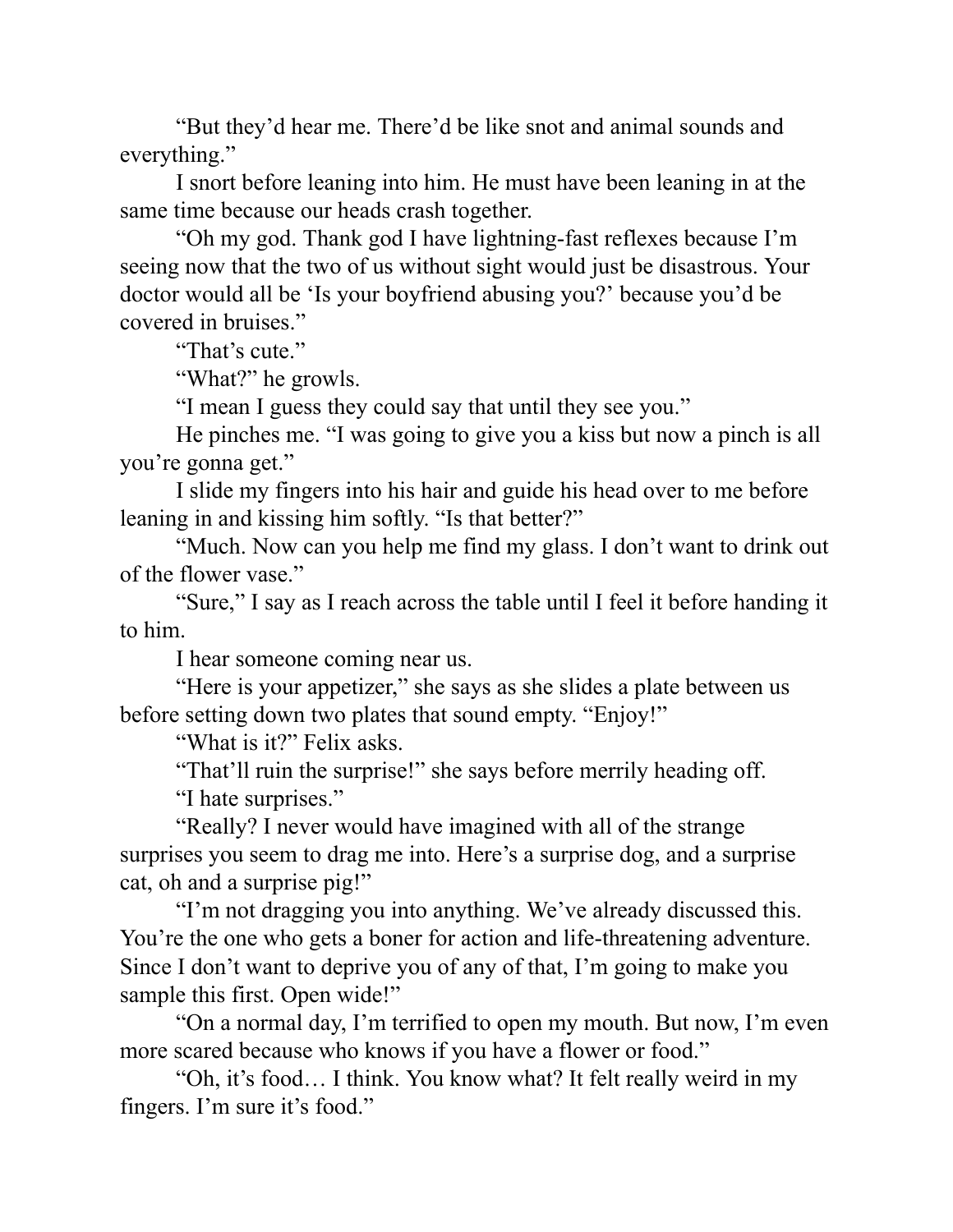"Just like the flower vase was a drink."

"Yes. Stop judging me. Do you enjoy judging me?"

"Yes."

"Alright. That's understandable, so open your mouth and let's see what we find!"

The thing is, I never know what Felix is going to do, but he has this power to convince me to do what he wants when he asks for it. So I open my mouth and bite down. Whatever it is, it's delicious. Some type of crab something.

"Oh god, don't try it," I say. "It's disgusting."

"Are you lying to me? I feel like you're lying."

"I'm not lying. I'll eat it all for you, okay?"

"This is a trick."

"No trick. I'll sacrifice this for you. I'll do this for our relationship."

"Oh, shove it. You're such a liar. Oh my god, this is delicious and you were trying to deprive me of it!"

"I would never do that!"

"Liar! You were going to eat it all."

"I didn't think you'd like it."

He snorts and when I go to get a second piece, I notice the plate is missing.

"Felix!" "Yes, babe?" "Where is it?" "All mine." "Give it back or no half-naked push-ups for you."

"Dammit."

It's strange how much fun this is. It's like every other dinner for me, but maybe it's just that Felix makes everything exciting. Nothing is boring with him involved and that's perfectly fine with me. My world might have become quite a bit darker, but somehow there's more light in it than there's ever been.

"The light! It burns my eyes!" Felix cries as he leads me out of the restaurant.

"Huh. Seems alright to me."

"Nobody likes a bragger."